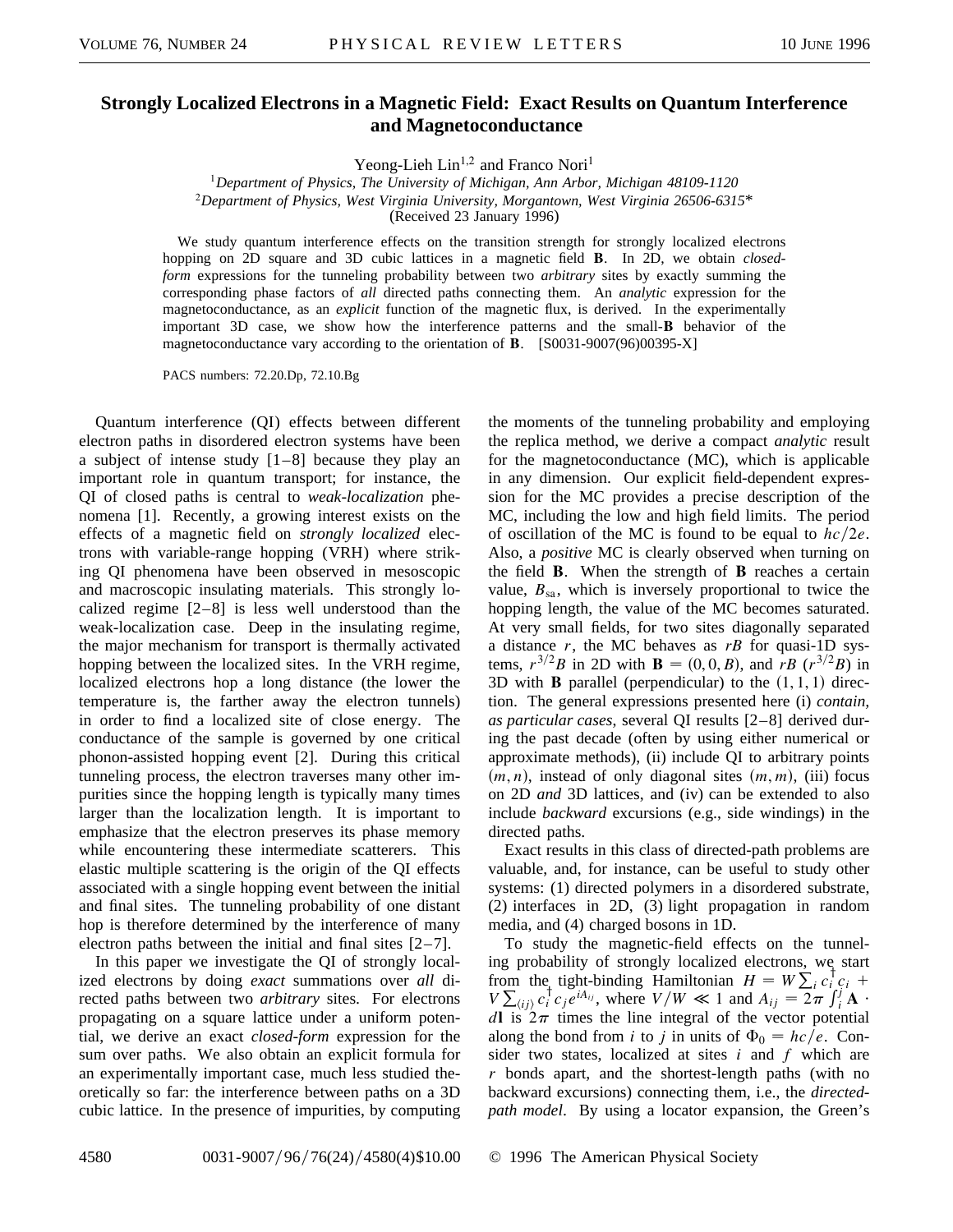function (transition amplitude) between these two states can be expressed as  $T_{if} = W(V/W)^r S^{(r)}$ , with  $S^{(r)} =$  $\sum_{\Gamma} \exp(i\Phi_{\Gamma})$ , where  $\Gamma$  runs over all directed paths of *r* steps and  $\Phi_{\Gamma}$  is the sum over phases of the bonds on the path. This directed-path model provides an excellent approximation to  $T_{if}$  in the extremely localized regime [2–8] since higher-order contributions involve terms proportional to  $W(V/W)^{r+2l}$  ( $l \ge 1$ ), which are negligible because  $(V/W)^2$  is very small. Quantum interference, contained in  $S^{(r)}$ , arises because the phase factors of different paths connecting the initial and final sites interfere with each other. In this work, we focus on (i) the computation of the essential QI quantity  $S^{(r)}$ , (ii) the derivation of the MC in the disordered case, and (iii) the study of the full behavior of the MC—including the scaling in the low-field limit and the occurrence of saturation. It is important to keep in mind that the effect of a magnetic field on the MC follows the behavior of  $S^{(r)}$ .

*Quantum interference on a 2D square lattice.—*Let us choose  $(0, 0)$  to be the initial site and focus on sites  $(m, n)$  with  $m, n \geq 0$ . For forward-scattering paths of *r* steps, which exclude backward excursions, ending sites  $(m, n)$  satisfy  $m + n = r$ . Let  $S_{m,n}$   $( = S^{(r)})$  be the sum over all directed paths of *r* steps on which an electron can hop from the origin to  $(m, n)$ , each one weighted by its corresponding phase factor. Employing the symmetric gauge  $\mathbf{A} = (-y, x)B/2$ , and denoting the flux through an elementary plaquette (with an area equal to the square of the average distance, which is typically equal to or larger than the localization length, between two impurities) by  $\phi/2\pi$ , it is straightforward to construct the recursion relation  $S_{m,n} = e^{-i\bar{n}\phi/2}S_{m-1,n}$  +  $e^{im\phi/2}S_{m,n-1}$ . The factors in front of the *S*'s account for the presence of the magnetic field. Enumerating the recursion relations for  $S_{k_n,n}$  ( $k_n = m - 1, \ldots, 0$ ) successively and using  $S_{0,n} = 1$ , we obtain the relation  $S_{m,n} = \sum_{k_n=0}^{m} e^{ik_n \phi/2} e^{-i(m-k_n)n\phi/2} S_{k_n,n-1}$ . This equation states that the site  $(m, n)$  can be reached by moving one step upward from sites  $(k_n, n - 1)$  with  $0 \leq$  $k_n \leq m$ , acquiring the phase  $ik_n \phi/2$ , then traversing  $m - k_n$  steps from  $(k_n, n)$  to  $(m, n)$ , each step with a phase  $-in\phi/2$ . By applying the above relation recursively and utilizing  $S_{m,0} = 1$ ,  $S_{m,n}$  for  $m, n \ge 1$  can be written as  $S_{m,n}(\phi) = \exp(-imn\phi/2)L_{m,n}(\phi)$ , and

$$
L_{m,n}(\phi) = \sum_{k_n=0}^{m} \sum_{k_{n-1}=0}^{k_n} \cdots \sum_{k_1=0}^{k_2} e^{i(k_1 + \cdots + k_{n-1} + k_n)\phi}.
$$
 (1)

Notice that each term in the summand corresponds to the overall phase factor associated with a directed path. When  $\phi = 0$ ,  $S_{m,n}(0) = C_m^r \equiv N$  is just the total number of *r*-step paths between  $(0, 0)$  and  $(m, n)$ .

After some calculations we obtain one of our main results, a very compact and elegant closed-form expression for  $S_{m,n}(\phi)$ ,

$$
S_{m,n}(\phi) = \frac{F_{m+n}(\phi)}{F_m(\phi)F_n(\phi)}, \ F_m(\phi) = \prod_{k=1}^m \sin \frac{k}{2} \phi. \tag{2}
$$

Notice that the symmetry  $S_{m,n} = S_{n,m}$  [apparent in Eq. (2)] is due to the square lattice geometry. In the very-low-flux limit  $\phi \ll 1$ , the logarithm of  $S_{m,n}$ , calculated *exactly* to order  $\phi^2$  (and omitting ln *N*), is

$$
\ln S_{m,n}(\phi) = -\frac{1}{24}mn(m+n+1)\phi^2, \qquad (3)
$$

and thus we obtain the familiar [2] harmonic shrinkage of the wave function.

 $S_{m,m}$  has the richest interference effects because the number of paths ending at  $(m, m)$  and the areas they enclose are both the largest. We therefore examine more closely the behavior of the quantities  $I_{2m}(\phi)$  = *S<sub>m,m</sub>*( $\phi$ ) =  $\prod_{k=1}^{m} [\sin(m + k/2)\phi]/[\sin(k/2)\phi]$ . *I*<sub>2*m*</sub>( $\phi$ ) obeys the following properties: (i)  $2\pi$  (4 $\pi$ ) periodicity in  $\phi$  for even (odd) *m*, (ii)  $I_{2m}(2\pi - \phi) = I_{2m}(\phi)$  for  $0 \leq$  $\phi \leq \pi$  with *m* even, and (iii)  $I_{2m}(2\pi \pm \phi) = -I_{2m}(\phi)$ for  $0 \le \phi \le 2\pi$  with *m* odd. Furthermore, the zeros of  $I_{2m}(\phi)$  are given by  $\phi = 2\pi s/t$ , for  $(m + 1/n + 1) \le$  $t \leq (2m/2n + 1)$ , with  $0 \leq n \leq (m - 1/2)$ , and the *s*'s are prime to each allowed *t*. From the physical viewpoint, these flux values produce the complete cancellation of all phase factors (i.e., *fully destructive interference*). Indeed, as the magnetic field is turned on,  $I_{2m}(\phi)$  rapidly drops to its first zero at  $\phi/2\pi = 1/2m$  and then shows many small-magnitude fluctuations around zero.

*Effects of disorder.—*To incorporate the effects of random impurities, we now replace the on-site energy part (first term in *H*) by  $\sum_i \epsilon_i c_i^{\dagger} c_i$ . Now the  $\epsilon_i$  are independent random variables which can take two values:  $+W$  with probability  $\mu$  and  $-W$  with probability  $\nu$ , where  $\mu + \nu = 1$ . Because of disorder, the transition amplitude becomes  $T_{if} = W(V/W)^r J_{m,n}$ , with  $J_{m,n} =$  $\sum_{\Gamma}[\prod_{j\in\Gamma}(-W/\epsilon_j)]e^{i\Phi_{\Gamma}}$ . For all directed paths ending at  $(m, n)$ , electrons traverse *r* sites (the initial site is excluded). Each site visited now contributes an additional multiplicative factor of either  $+1$  or  $-1$  to the phase factor. Therefore, for a given path  $\Gamma$ , the probability for obtaining  $\pm e^{i\Phi_{\Gamma}}$  is  $[(\mu + \nu)^{r} \pm (\mu - \nu)^{r}]/2$ . By exploiting Eq. (1), we derive a general expression for the disorder average of the tunneling probability (i.e., the transmission rate) as  $\langle |J_{m,n}(\phi)|^2 \rangle = N + (\mu \nu^{2r} [S_{m,n}^2(\phi) - N]$ , where  $\langle \cdots \rangle$  denotes averaging over all possible configurations of impurities. It is important to stress that the *conductivity* between *i* and *f* is proportional to  $\langle |J_{m,n}(\phi)|^2 \rangle$  [2–5].

For the most studied case so far,  $\mu = \nu = 1/2$ , we can obtain analytical expressions for the moments  $\langle |J_{m,n}(\phi)|^{2p} \rangle$  for any value of *p*. In general,  $\langle |J_{m,n}(\phi)|^{2p} \rangle$ consist of terms involving  $N^k$  with  $k = 1, \ldots, p$ . Hereafter, we omit the subscripts in *J* and *S*, and focus on the leading terms ( $\propto N^p$ ), since they provide the most significant contribution to the moments, and hence the MC, when *N* is large. Recall that  $S(0) = N$ , therefore we need to consider all terms involving  $S^{2k}(2\phi)N^{p-2k}$  in  $\langle |J(\phi)|^{2p}\rangle$ . We derive  $\langle |J(0)|^{2p}\rangle = (2p - 1)!! N^p$ , and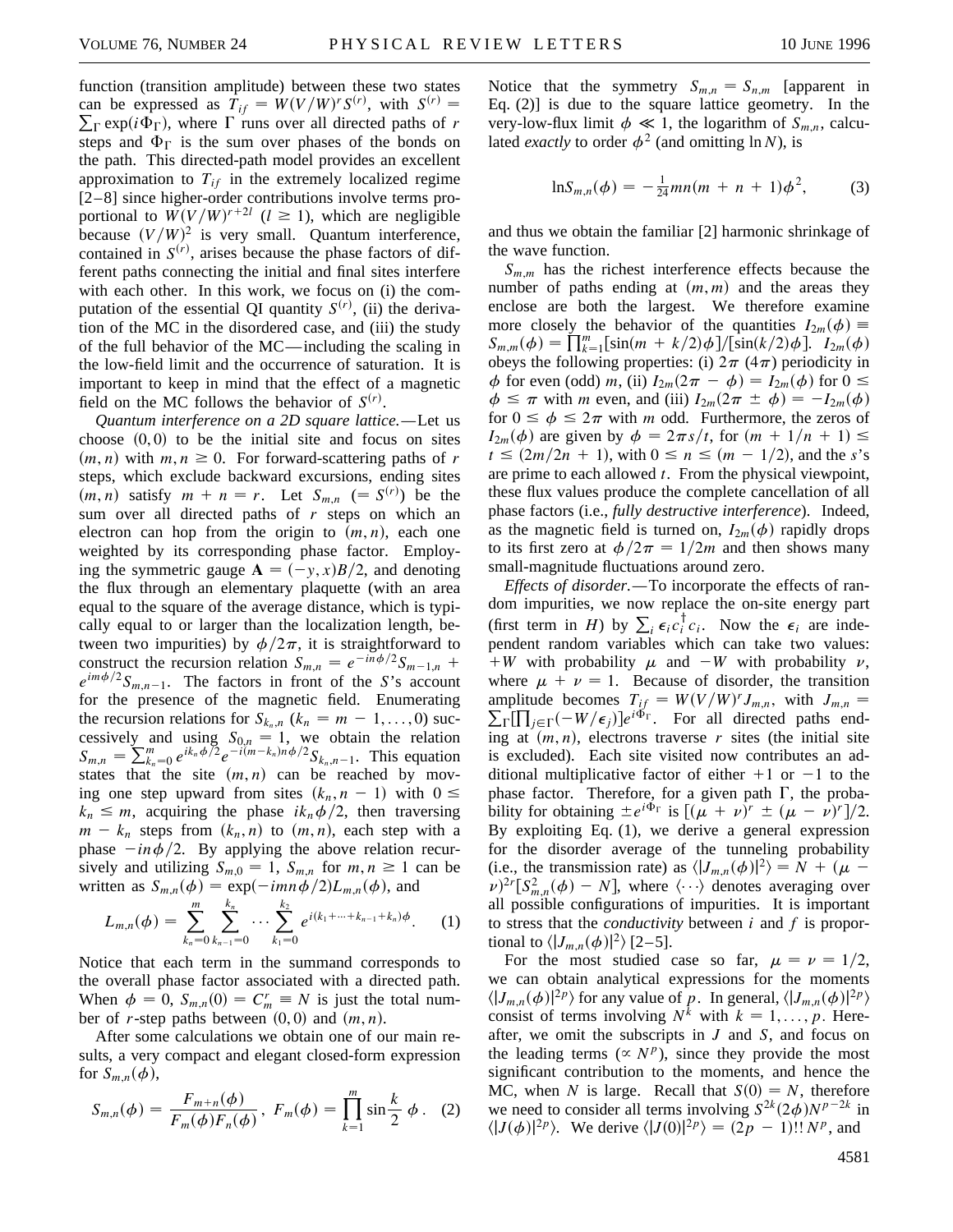$$
\langle |J(\phi)|^{2p} \rangle = p! N^p \left\{ \sum_{k=0}^{\infty} \frac{(2k)! \, C_{2k}^p}{(2^k k!)^2} \left[ \frac{S(2\phi)}{N} \right]^{2k} \right\}.
$$
 (4)

Using these equations and employing the replica method, we obtain the log-averaged MC  $L_{MC} \equiv$  $\langle \ln |J(\phi)|^2 \rangle - \langle \ln |J(0)|^2 \rangle$ . The typical MC of a sample,  $G(\phi) = \exp(\langle \ln |J(\phi)|^2 \rangle)$ , is then given by

$$
\frac{G(\phi)}{G(0)} = \exp(L_{\text{MC}}) = 1 + \sqrt{1 - \left[\frac{S(2\phi)}{N}\right]^2}.
$$
 (5)

Equation (5) is one of our main results. It provides a compact closed-form expression for the MC, as an *explicit* function of the magnetic flux. From Eq. (5) it becomes evident that a magnetic field leads to an increase in the *positive* MC:  $G(\phi)/G(0)$  increases from 1 to a saturated value 2 [since  $S(2\phi)$  decreases from *N* to 0] when the flux is turned on and increased.  $G(\phi) = 2G(0)$  at the field  $\phi$ that satisfies  $S(2\phi) = 0$ . Furthermore, it is clear that the MC varies *periodically* with the magnetic field and the periodicity in the flux is equal to  $hc/2e$ .

It is illuminating to draw attention to the close relationship between the behaviors of  $I_{2m}(2\phi) = S_{m,m}(2\phi)$  and the corresponding  $G(\phi)$ . When  $\phi = 0$ ,  $[I_{2m}(0)/N]^2$  = 1, which is the *largest* value of  $[I_{2m}(2\phi)/N]^2$  as a function of  $\phi$ , and the MC is equal to the *smallest* value  $G(0)$ . When the magnetic field is increased from zero,  $[I_{2m}(2\phi)/N]^2$  quickly approaches (more rapidly as *m* becomes larger) its *smallest* value, which is zero, at  $\phi/2\pi = 1/4m$ . At the same time, the MC rapidly increases to the *largest* value  $2G(0)$ . The physical implication of this is clear: fully constructive (destructive) interference in the case without disorder leads to the smallest (largest) hopping conduction in the presence of disorder. Moreover, when *m* (the system size is  $m \times m$ ) is large,  $G(\phi)/G(0)$  remains in the close vicinity of 2 for  $\phi/2\pi > 1/4m$  in spite of the strong very-smallmagnitude fluctuations of  $I_{2m}(2\phi)/N$  around zero.

The saturated value of the magnetic field  $B_{sa}$  [i.e., the first field that makes  $G(\phi) = 2G(0)$  is inversely proportional to twice the hopping length: the larger the system is, the smaller  $B_{sa}$  will be. In other words, as soon as the system, with hopping distance  $r = 2m$ , is penetrated by a total flux of  $\left(\frac{1}{2r}\right)(\frac{r}{2})^2 = \frac{r}{8}$  (in units of  $\Phi_0$ ), the MC reaches the saturation value 2*G*(0).

To examine the behavior of the MC in the lowflux limit, we first define the relative MC,  $\Delta G(\phi)$  =  $\int [G(\phi) - G(0)]/G(0)$ . Since  $\ln I_r = -r^2(r + 1)\phi^2/96$ and  $\ln S_{r-1,1} = -(r^2 - 1)\phi^2/24$  from Eq. (3), it follows then that, for very small fields, in 2D  $\Delta G(\phi) \simeq$  $\sqrt{3} r^{3/2} \phi/6$  and in ladder-type quasi-1D structures  $\sqrt{3} r^{3/2} \phi/6$  and if  $\Delta G(\phi) \simeq \sqrt{3} r \phi/3$ .

Our results for the MC are in good agreement with experimental measurements. For instance, a positive MC is observed in the VRH regime of both macroscopic  $In_2O_{3-x}$  samples and compensated *n*-type CdSe [9]. Moreover, saturation in the MC as the field is increased is also reported in Ref. [9].

The result for  $G(\phi)$  presented in this work is consistent with theoretical studies based on an independent-directedpath formalism and a random matrix theory of the transition strengths [8]. The advantages of our results lie in that they (i) provide an explicit expression for the MC as a function of the magnetic field, and thus a straightforward determination of the period of oscillation, (ii) provide explicit scaling behaviors (i.e., the dependence on the hopping length as well as the orientation and strength of the field) of the low-flux MC in quasi-1D, 2D, and 3D systems, and (iii) allow a quantitative comparison with experimental data. It is important to emphasize that our analytic result for the MC is equally applicable to *any dimension,* since the essential ingredient in our expressions is the QI quantity  $S^{(r)}$ , which takes into account the dimensionality.

*Quantum interference and the small-field magnetoconductance on a 3D cubic lattice.*—Let  $S_{m,n,l}$  (=  $S^{(r)}$  in 3D) be the sum over all phase factors associated with directed paths of  $m + n + l = r$  steps along which an electron may hop from  $(0,0,0)$  to the site  $(m, n, l)$  with *m*, *n*, and  $l \geq 0$ . The vector potential of  $(B_x, B_y, B_z)$ can be written as  $\mathbf{A} = (zB_y - yB_z, xB_z - zB_x, yB_x - zB_z)$  $(xB_y)/2$ . Also,  $a/2\pi$ ,  $b/2\pi$ , and  $c/2\pi$  represent the three fluxes through the respective elementary plaquettes on the *y*-*z*, *z*-*x*, and *x*-*y* planes. To compute  $S_{m,n,l}$ , we start from the recursion relation  $S_{m,n,l} = \sum_{p=0}^{m} \sum_{q=0}^{m} \times$  $A_{p,q,l\rightarrow m,n,l}e^{i(qa-pb)/2}S_{p,q,l-1}$ , where  $A_{p,q,l\rightarrow m,n,l}$  is the sum over all directed paths starting from  $(p, q, l)$  and ending at  $(m, n, l)$ . The physical meaning of this relation is clear: the site  $(m, n, l)$  is reached by taking one step from  $(p, q, l - 1)$  to  $(p, q, l)$ , acquiring the phase  $i(qa - 1)$  $pb)/2$ , then traversing from  $(p, q, l)$  to  $(m, n, l)$  on the  $z = l$  plane. We find that  $A_{p,q,l\rightarrow m,n,l} = \exp\{i[(m - l)$  $p$ )  $(lb - qc) + (n - q)(pc - la)]/2}S_{m-p,n-q}(c)$ . By applying the above equation *l* times, we obtain a general formula of  $S_{m,n,l}$  for  $m, n, l \ge 1$  in terms of the fluxes a, *b*, and *c* as

$$
S_{m,n,l}(a,b,c) = e^{-i(nla + Imb + mnc)/2} \mathcal{L}_{m,n,l}(a,b,c), \qquad (6)
$$

$$
\mathcal{L}_{m,n,l} = \left\{ \prod_{j=1}^{l} \left[ \sum_{p_j=0}^{p_{j+1}} \sum_{q_j=0}^{q_{j+1}} e^{i[q_j a + (m-p_j)b + p_j(q_{j+1}-q_j)c]} \right] \times L_{p_{j+1}-p_j,q_{j+1}-q_j}(c) \right] \mid L_{p_1,q_1}(c), \quad (7)
$$

with  $p_{l+1} \equiv m$ ,  $q_{l+1} \equiv n$ , and the  $L_{p,q}(c)$ 's are defined as in Eq. (1). In the absence of the flux,  $S_{m,n,l}$  =  $(m + n + l)!/m! n! l! \equiv \mathcal{N}$  gives the total number of *r*-step paths connecting  $(0, 0, 0)$  and  $(m, n, l)$ . In the verylow-flux limit, *exactly* calculated to second order in the flux and omitting the term  $\ln \mathcal{N}$ , the 3D analog of the harmonic shrinkage of the wave function becomes

$$
\ln S_{m,n,l} = -\frac{1}{24} [nla^2 + Imb^2 + mnc^2
$$
  
+  $m(lb - nc)^2 + n(mc - la)^2$   
+  $l(na - mb)^2$ ]. (8)

In order to see how the interference patterns and the MC vary according to the orientation of the applied field, we